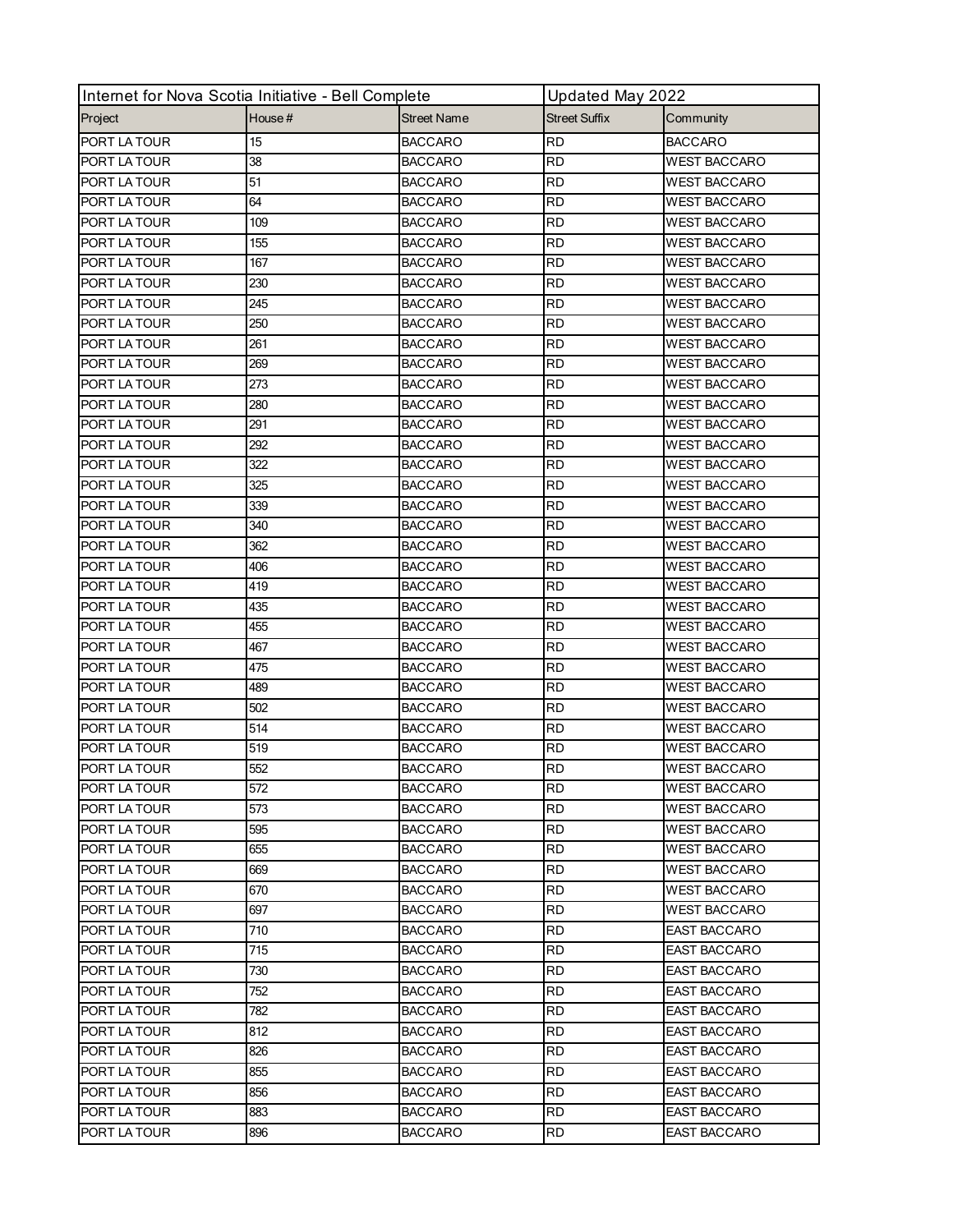| PORT LA TOUR        | 901  | <b>BACCARO</b> | RD        | <b>EAST BACCARO</b> |
|---------------------|------|----------------|-----------|---------------------|
| PORT LA TOUR        | 919  | <b>BACCARO</b> | RD        | EAST BACCARO        |
| PORT LA TOUR        | 928  | <b>BACCARO</b> | RD        | EAST BACCARO        |
| PORT LA TOUR        | 931  | <b>BACCARO</b> | <b>RD</b> | EAST BACCARO        |
| PORT LA TOUR        | 936  | <b>BACCARO</b> | <b>RD</b> | <b>EAST BACCARO</b> |
| PORT LA TOUR        | 943  | <b>BACCARO</b> | RD        | <b>EAST BACCARO</b> |
| PORT LA TOUR        | 944  | <b>BACCARO</b> | <b>RD</b> | <b>EAST BACCARO</b> |
| <b>PORT LA TOUR</b> | 956  | <b>BACCARO</b> | <b>RD</b> | EAST BACCARO        |
| PORT LA TOUR        | 961  | <b>BACCARO</b> | RD        | EAST BACCARO        |
| PORT LA TOUR        | 967  | <b>BACCARO</b> | <b>RD</b> | <b>EAST BACCARO</b> |
| <b>PORT LA TOUR</b> | 970  | <b>BACCARO</b> | RD        | <b>EAST BACCARO</b> |
| <b>PORT LA TOUR</b> | 989  | <b>BACCARO</b> | <b>RD</b> | <b>EAST BACCARO</b> |
| PORT LA TOUR        | 996  | <b>BACCARO</b> | <b>RD</b> | <b>EAST BACCARO</b> |
| PORT LA TOUR        | 999  | <b>BACCARO</b> | <b>RD</b> | EAST BACCARO        |
| PORT LA TOUR        | 1010 | <b>BACCARO</b> | RD        | EAST BACCARO        |
| PORT LA TOUR        | 1011 | <b>BACCARO</b> | <b>RD</b> | <b>EAST BACCARO</b> |
| <b>PORT LA TOUR</b> | 1014 | <b>BACCARO</b> | RD        | <b>EAST BACCARO</b> |
| <b>PORT LA TOUR</b> | 1017 | <b>BACCARO</b> | <b>RD</b> | <b>EAST BACCARO</b> |
| PORT LA TOUR        | 1018 | <b>BACCARO</b> | <b>RD</b> | <b>EAST BACCARO</b> |
| PORT LA TOUR        | 1025 | <b>BACCARO</b> | <b>RD</b> | EAST BACCARO        |
| PORT LA TOUR        | 1029 | <b>BACCARO</b> | RD        | EAST BACCARO        |
| PORT LA TOUR        | 1035 | <b>BACCARO</b> | <b>RD</b> | EAST BACCARO        |
| <b>PORT LA TOUR</b> | 1117 | <b>BACCARO</b> | RD        | <b>EAST BACCARO</b> |
| PORT LA TOUR        | 1130 | <b>BACCARO</b> | <b>RD</b> | <b>EAST BACCARO</b> |
| <b>PORT LA TOUR</b> | 1135 | <b>BACCARO</b> | <b>RD</b> | <b>EAST BACCARO</b> |
| <b>PORT LA TOUR</b> | 1143 | <b>BACCARO</b> | <b>RD</b> | EAST BACCARO        |
| PORT LA TOUR        | 1160 | <b>BACCARO</b> | RD        | EAST BACCARO        |
| PORT LA TOUR        | 1170 | <b>BACCARO</b> | <b>RD</b> | EAST BACCARO        |
| PORT LA TOUR        | 1178 | <b>BACCARO</b> | RD        | <b>EAST BACCARO</b> |
| PORT LA TOUR        | 1195 | <b>BACCARO</b> | RD        | <b>EAST BACCARO</b> |
| PORT LA TOUR        | 1216 | <b>BACCARO</b> | <b>RD</b> | <b>BACCARO</b>      |
| <b>PORT LA TOUR</b> | 1225 | <b>BACCARO</b> | <b>RD</b> | <b>BACCARO</b>      |
| PORT LA TOUR        | 1226 | <b>BACCARO</b> | RD        | BACCARO             |
| PORT LA TOUR        | 970A | <b>BACCARO</b> | <b>RD</b> | <b>EAST BACCARO</b> |
| PORT LA TOUR        | 16   | <b>BLANCHE</b> | <b>RD</b> | CAPE NEGRO          |
| PORT LA TOUR        | 32   | <b>BLANCHE</b> | RD        | CAPE NEGRO          |
| PORT LA TOUR        | 37   | <b>BLANCHE</b> | RD        | CAPE NEGRO          |
| PORT LA TOUR        | 87   | <b>BLANCHE</b> | RD        | CAPE NEGRO          |
| PORT LA TOUR        | 94   | <b>BLANCHE</b> | RD        | CAPE NEGRO          |
| <b>PORT LA TOUR</b> | 107  | <b>BLANCHE</b> | <b>RD</b> | CAPE NEGRO          |
| PORT LA TOUR        | 110  | <b>BLANCHE</b> | RD        | CAPE NEGRO          |
| PORT LA TOUR        | 126  | <b>BLANCHE</b> | RD        | CAPE NEGRO          |
| PORT LA TOUR        | 247  | <b>BLANCHE</b> | <b>RD</b> | CAPE NEGRO          |
| PORT LA TOUR        | 248  | <b>BLANCHE</b> | RD        | CAPE NEGRO          |
| PORT LA TOUR        | 258  | <b>BLANCHE</b> | RD        | CAPE NEGRO          |
| PORT LA TOUR        | 259  | <b>BLANCHE</b> | <b>RD</b> | CAPE NEGRO          |
| PORT LA TOUR        | 266  | <b>BLANCHE</b> | <b>RD</b> | CAPE NEGRO          |
| PORT LA TOUR        | 282  | <b>BLANCHE</b> | RD        | <b>CAPE NEGRO</b>   |
| PORT LA TOUR        | 283  | <b>BLANCHE</b> | <b>RD</b> | CAPE NEGRO          |
| PORT LA TOUR        | 284  | <b>BLANCHE</b> | RD        | CAPE NEGRO          |
| PORT LA TOUR        | 438  | <b>BLANCHE</b> | RD        | BLANCHE             |
| PORT LA TOUR        | 494  | <b>BLANCHE</b> | <b>RD</b> | BLANCHE             |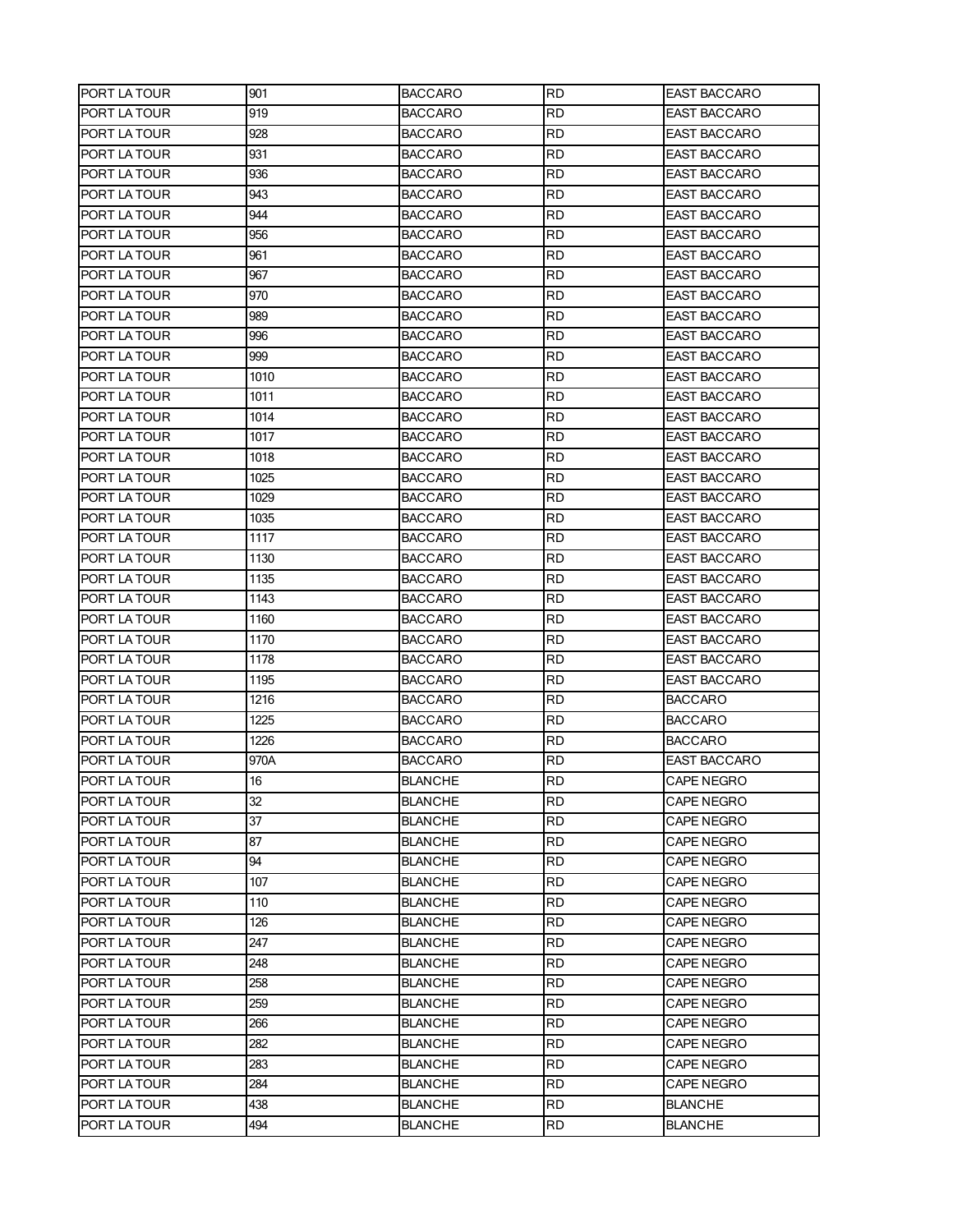| PORT LA TOUR        | 548  | <b>BLANCHE</b>        | RD        | <b>BLANCHE</b>      |
|---------------------|------|-----------------------|-----------|---------------------|
| PORT LA TOUR        | 594  | <b>BLANCHE</b>        | <b>RD</b> | BLANCHE             |
| <b>PORT LA TOUR</b> | 597  | <b>BLANCHE</b>        | <b>RD</b> | <b>BLANCHE</b>      |
| PORT LA TOUR        | 621  | <b>BLANCHE</b>        | <b>RD</b> | <b>BLANCHE</b>      |
| PORT LA TOUR        | 623  | <b>BLANCHE</b>        | <b>RD</b> | <b>BLANCHE</b>      |
| PORT LA TOUR        | 656  | <b>BLANCHE</b>        | <b>RD</b> | <b>BLANCHE</b>      |
| PORT LA TOUR        | 816  | <b>BLANCHE</b>        | RD        | <b>BLANCHE</b>      |
| PORT LA TOUR        | 818  | <b>BLANCHE</b>        | RD        | BLANCHE             |
| PORT LA TOUR        | 820  | <b>BLANCHE</b>        | <b>RD</b> | <b>BLANCHE</b>      |
| PORT LA TOUR        | 880  | <b>BLANCHE</b>        | <b>RD</b> | <b>BLANCHE</b>      |
| PORT LA TOUR        | 923  | <b>BLANCHE</b>        | <b>RD</b> | <b>BLANCHE</b>      |
| <b>PORT LA TOUR</b> | 1368 | <b>BLANCHE</b>        | RD        | <b>BLANCHE</b>      |
| PORT LA TOUR        | 1371 | <b>BLANCHE</b>        | RD        | <b>BLANCHE</b>      |
| PORT LA TOUR        | 1487 | <b>BLANCHE</b>        | RD        | BLANCHE             |
| PORT LA TOUR        | 1517 | <b>BLANCHE</b>        | RD        | <b>BLANCHE</b>      |
| PORT LA TOUR        | 1525 | <b>BLANCHE</b>        | <b>RD</b> | <b>BLANCHE</b>      |
| PORT LA TOUR        | 1526 | <b>BLANCHE</b>        | <b>RD</b> | <b>BLANCHE</b>      |
| PORT LA TOUR        | 1529 | <b>BLANCHE</b>        | <b>RD</b> | <b>BLANCHE</b>      |
| <b>PORT LA TOUR</b> | 1544 | <b>BLANCHE</b>        | RD        | <b>BLANCHE</b>      |
| PORT LA TOUR        | 1560 | <b>BLANCHE</b>        | RD        | BLANCHE             |
| PORT LA TOUR        | 1563 | <b>BLANCHE</b>        | RD        | <b>BLANCHE</b>      |
| PORT LA TOUR        | 1653 | <b>BLANCHE</b>        | <b>RD</b> | <b>BLANCHE</b>      |
| PORT LA TOUR        | 1728 | <b>BLANCHE</b>        | <b>RD</b> | <b>BLANCHE</b>      |
| <b>PORT LA TOUR</b> | 1730 | <b>BLANCHE</b>        | <b>RD</b> | <b>BLANCHE</b>      |
| <b>PORT LA TOUR</b> | 1746 | <b>BLANCHE</b>        | RD        | <b>BLANCHE</b>      |
| PORT LA TOUR        | 282A | <b>BLANCHE</b>        | RD        | CAPE NEGRO          |
| PORT LA TOUR        | 8    | CHETWYND              | СR        | EAST BACCARO        |
| PORT LA TOUR        | 30   | CHETWYND              | CR        | EAST BACCARO        |
| PORT LA TOUR        | 46   | CHETWYND              | <b>CR</b> | EAST BACCARO        |
| PORT LA TOUR        | 58   | CHETWYND              | <b>CR</b> | <b>EAST BACCARO</b> |
| PORT LA TOUR        | 22   | CHRISTIES COVE        | <b>RD</b> | <b>WEST BACCARO</b> |
| PORT LA TOUR        | 80   | <b>CHRISTIES COVE</b> | RD        | WEST BACCARO        |
| <b>PORT LA TOUR</b> | 28   | CHURCH                | <b>RD</b> | CAPE NEGRO          |
| PORT LA TOUR        | 175  | CHURCH                | <b>RD</b> | CAPE NEGRO          |
| PORT LA TOUR        | 16   | <b>COMMERCIAL</b>     | <b>ST</b> | PORT LA TOUR        |
| PORT LA TOUR        | 28   | COMMERCIAL            | <b>ST</b> | PORT LA TOUR        |
| PORT LA TOUR        | 47   | COMMERCIAL            | <b>ST</b> | PORT LA TOUR        |
| PORT LA TOUR        | 50   | <b>COMMERCIAL</b>     | ST        | PORT LA TOUR        |
| PORT LA TOUR        | 60   | COMMERCIAL            | <b>ST</b> | PORT LA TOUR        |
| PORT LA TOUR        | 61   | <b>COMMERCIAL</b>     | <b>ST</b> | PORT LA TOUR        |
| PORT LA TOUR        | 87   | <b>COMMERCIAL</b>     | <b>ST</b> | PORT LA TOUR        |
| PORT LA TOUR        | 60A  | COMMERCIAL            | <b>ST</b> | PORT LA TOUR        |
| PORT LA TOUR        | 7    | COOPERATIVE           | LN        | PORT LA TOUR        |
| PORT LA TOUR        | 9    | COOPERATIVE           | LN        | PORT LA TOUR        |
| PORT LA TOUR        | 12   | COOPERATIVE           | LN        | PORT LA TOUR        |
| PORT LA TOUR        | 13   | COOPERATIVE           | LN        | PORT LA TOUR        |
| PORT LA TOUR        | 14   | <b>COOPERATIVE</b>    | LN        | PORT LA TOUR        |
| PORT LA TOUR        | 15   | COOPERATIVE           | LN        | PORT LA TOUR        |
| PORT LA TOUR        | 8    | COTTAGE               | LN        | PORT LA TOUR        |
| PORT LA TOUR        | 20   | COTTAGE               | LN        | PORT LA TOUR        |
| PORT LA TOUR        | 34   | COTTAGE               | LN        | PORT LA TOUR        |
| PORT LA TOUR        | 45   | COTTAGE               | LN        | PORT LA TOUR        |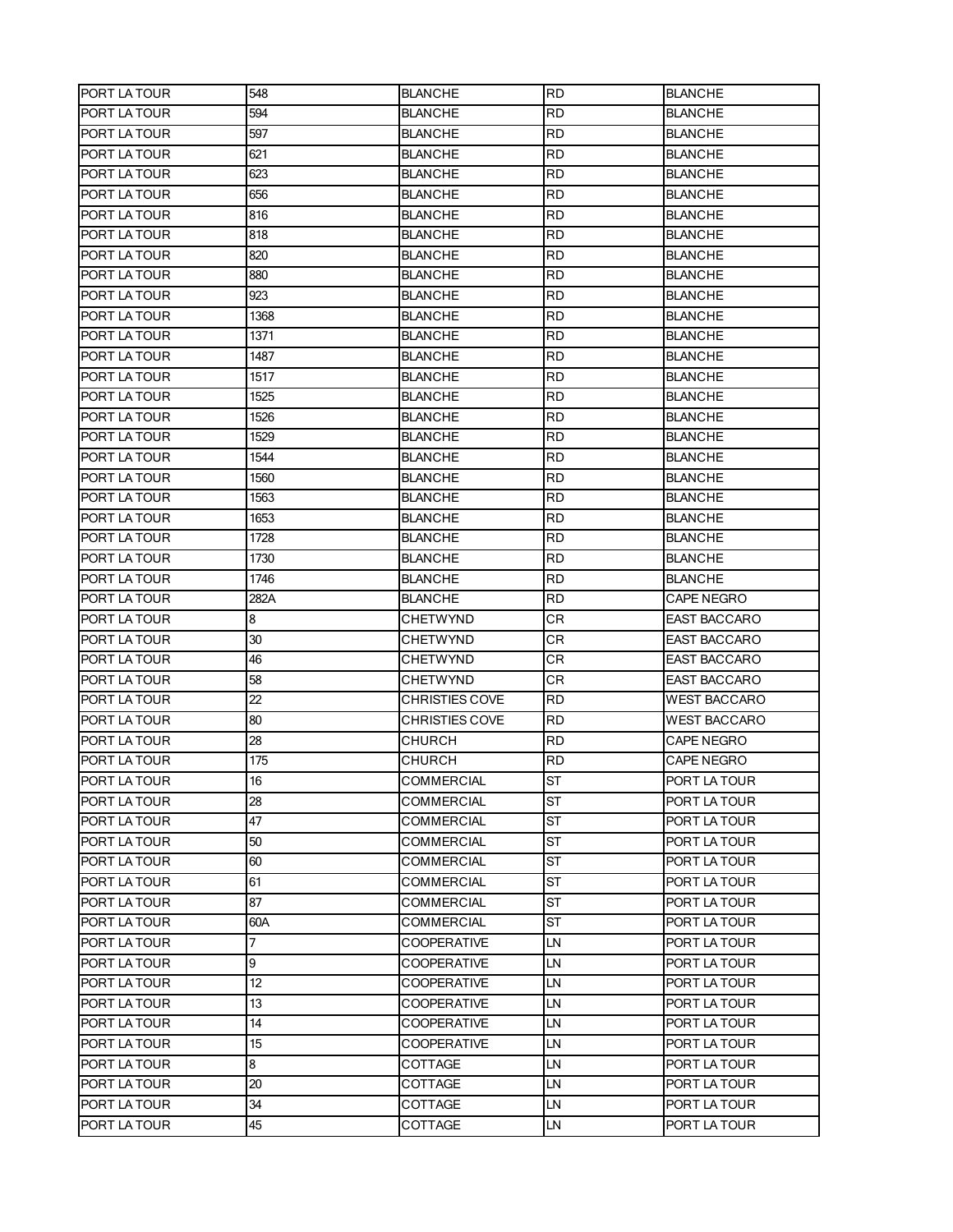| PORT LA TOUR        | 16   | <b>CROWELLTOWN</b>      | RD        | <b>WEST BACCARO</b>  |
|---------------------|------|-------------------------|-----------|----------------------|
| <b>PORT LA TOUR</b> | 36   | CROWELLTOWN             | <b>RD</b> | <b>WEST BACCARO</b>  |
| <b>PORT LA TOUR</b> | 38   | CROWELLTOWN             | RD        | WEST BACCARO         |
| <b>PORT LA TOUR</b> | 41   | CROWELLTOWN             | <b>RD</b> | WEST BACCARO         |
| <b>PORT LA TOUR</b> | 5    | JOANS                   | LN        | <b>WEST BACCARO</b>  |
| <b>PORT LA TOUR</b> | 11   | JOANS                   | LN        | <b>WEST BACCARO</b>  |
| PORT LA TOUR        | 12   | JOANS                   | LN        | WEST BACCARO         |
| <b>PORT LA TOUR</b> | 6    | JOHN HOWARD             | <b>RD</b> | <b>REYNOLDSCROFT</b> |
| <b>PORT LA TOUR</b> | 30   | JOHN HOWARD             | RD        | REYNOLDSCROFT        |
| <b>PORT LA TOUR</b> | 42   | JOHN HOWARD             | <b>RD</b> | <b>REYNOLDSCROFT</b> |
| <b>PORT LA TOUR</b> | 44   | JOHN HOWARD             | <b>RD</b> | <b>REYNOLDSCROFT</b> |
| <b>PORT LA TOUR</b> | 76   | JOHN HOWARD             | <b>RD</b> | <b>REYNOLDSCROFT</b> |
| <b>PORT LA TOUR</b> | 111  | JOHN HOWARD             | RD        | <b>REYNOLDSCROFT</b> |
| <b>PORT LA TOUR</b> | 6    | <b>LIGHTHOUSE</b>       | <b>RD</b> | <b>EAST BACCARO</b>  |
| <b>PORT LA TOUR</b> | 39   | LIGHTHOUSE              | RD        | <b>EAST BACCARO</b>  |
| <b>PORT LA TOUR</b> | 153  | LIGHTHOUSE              | <b>RD</b> | <b>EAST BACCARO</b>  |
| <b>PORT LA TOUR</b> | 157  | <b>LIGHTHOUSE</b>       | <b>RD</b> | <b>EAST BACCARO</b>  |
| PORT LA TOUR        | 3    | <b>OLD FERRY WHARF</b>  | <b>RD</b> | PORT LA TOUR         |
| PORT LA TOUR        | 6    | OLD FERRY WHARF         | RD        | PORT LA TOUR         |
| <b>PORT LA TOUR</b> | 10   | OLD FERRY WHARF         | <b>RD</b> | PORT LA TOUR         |
| <b>PORT LA TOUR</b> | 13   | OLD FERRY WHARF         | <b>RD</b> | PORT LA TOUR         |
| <b>PORT LA TOUR</b> | 21   | OLD FERRY WHARF         | <b>RD</b> | PORT LA TOUR         |
| PORT LA TOUR        | 23   | OLD FERRY WHARF         | <b>RD</b> | PORT LA TOUR         |
| <b>PORT LA TOUR</b> | 28   | <b>OLD FERRY WHARF</b>  | <b>RD</b> | PORT LA TOUR         |
| <b>PORT LA TOUR</b> | 31   | OLD FERRY WHARF         | RD        | PORT LA TOUR         |
| <b>PORT LA TOUR</b> | 38   | <b>OLD FERRY WHARF</b>  | <b>RD</b> | PORT LA TOUR         |
| <b>PORT LA TOUR</b> | 47   | OLD FERRY WHARF         | RD        | PORT LA TOUR         |
| <b>PORT LA TOUR</b> | 59   | OLD FERRY WHARF         | <b>RD</b> | PORT LA TOUR         |
| PORT LA TOUR        | 67   | <b>OLD FERRY WHARF</b>  | <b>RD</b> | PORT LA TOUR         |
| PORT LA TOUR        | 75   | <b>OLD FERRY WHARF</b>  | <b>RD</b> | PORT LA TOUR         |
| PORT LA TOUR        | 84   | OLD FERRY WHARF         | RD        | PORT LA TOUR         |
| PORT LA TOUR        | 89   | OLD FERRY WHARF         | <b>RD</b> | PORT LA TOUR         |
| <b>PORT LA TOUR</b> | 97   | OLD FERRY WHARF         | <b>RD</b> | PORT LA TOUR         |
| PORT LA TOUR        | 100  | OLD FERRY WHARF         | <b>RD</b> | PORT LA TOUR         |
| PORT LA TOUR        | 101  | OLD FERRY WHARF         | <b>RD</b> | PORT LA TOUR         |
| PORT LA TOUR        | 110  | OLD FERRY WHARF         | <b>RD</b> | PORT LA TOUR         |
| PORT LA TOUR        | 114  | OLD FERRY WHARF         | RD        | PORT LA TOUR         |
| <b>PORT LA TOUR</b> | 115  | OLD FERRY WHARF         | RD        | PORT LA TOUR         |
| <b>PORT LA TOUR</b> | 120  | <b>OLD FERRY WHARF</b>  | RD        | PORT LA TOUR         |
| <b>PORT LA TOUR</b> | 131  | OLD FERRY WHARF         | <b>RD</b> | PORT LA TOUR         |
| PORT LA TOUR        | 138  | OLD FERRY WHARF         | RD        | PORT LA TOUR         |
| PORT LA TOUR        | 141  | <b>OLD FERRY WHARF</b>  | <b>RD</b> | PORT LA TOUR         |
| PORT LA TOUR        | 37   | OLD SCHOOL HOUSE        | <b>RD</b> | <b>BACCARO</b>       |
| PORT LA TOUR        | 58   | OLD SCHOOL HOUSE        | RD        | <b>BACCARO</b>       |
| <b>PORT LA TOUR</b> | 100  | <b>OLD SCHOOL HOUSE</b> | RD        | BACCARO              |
| PORT LA TOUR        | 18   | <b>PORT</b>             | RD        | UPPER PORT LATOUR    |
| PORT LA TOUR        | 2824 | PORT LATOUR             | <b>RD</b> | PORT LA TOUR         |
| PORT LA TOUR        | 2871 | PORT LATOUR             | <b>RD</b> | PORT LA TOUR         |
| PORT LA TOUR        | 2901 | PORT LATOUR             | RD        | PORT LA TOUR         |
| PORT LA TOUR        | 3027 | PORT LATOUR             | RD        | PORT LA TOUR         |
| PORT LA TOUR        | 3033 | PORT LATOUR             | <b>RD</b> | PORT LA TOUR         |
| PORT LA TOUR        | 3050 | PORT LATOUR             | RD        | PORT LA TOUR         |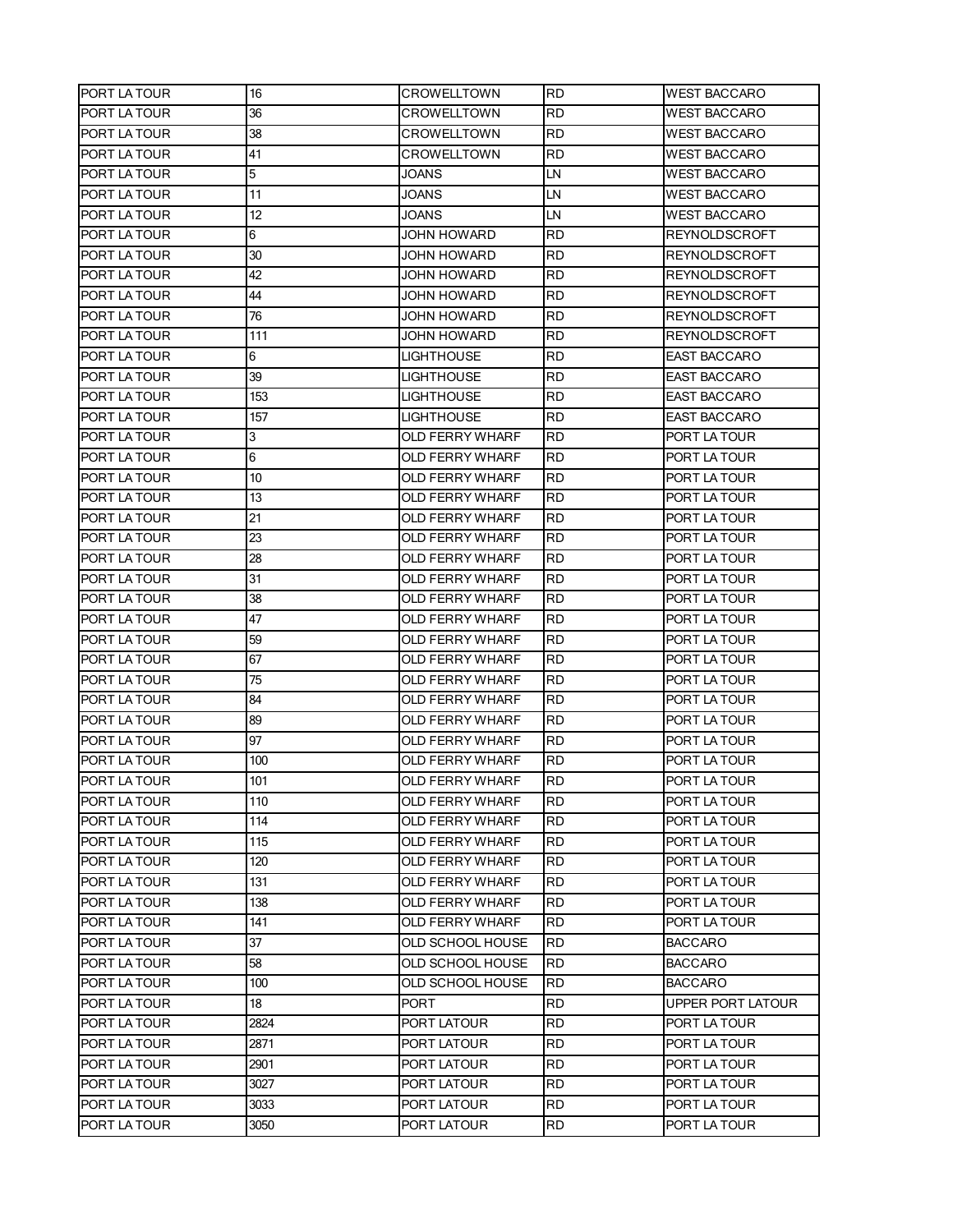| PORT LA TOUR        | 3069 | PORT LATOUR        | RD        | PORT LA TOUR       |
|---------------------|------|--------------------|-----------|--------------------|
| <b>PORT LA TOUR</b> | 3086 | PORT LATOUR        | <b>RD</b> | PORT LA TOUR       |
| PORT LA TOUR        | 3112 | PORT LATOUR        | <b>RD</b> | PORT LA TOUR       |
| PORT LA TOUR        | 3115 | PORT LATOUR        | <b>RD</b> | PORT LA TOUR       |
| PORT LA TOUR        | 3124 | PORT LATOUR        | <b>RD</b> | PORT LA TOUR       |
| PORT LA TOUR        | 3129 | PORT LATOUR        | <b>RD</b> | PORT LA TOUR       |
| PORT LA TOUR        | 3141 | PORT LATOUR        | RD        | PORT LA TOUR       |
| PORT LA TOUR        | 3152 | PORT LATOUR        | RD        | PORT LA TOUR       |
| PORT LA TOUR        | 3154 | PORT LATOUR        | <b>RD</b> | PORT LA TOUR       |
| PORT LA TOUR        | 3169 | PORT LATOUR        | <b>RD</b> | PORT LA TOUR       |
| PORT LA TOUR        | 3180 | PORT LATOUR        | <b>RD</b> | PORT LA TOUR       |
| <b>PORT LA TOUR</b> | 3192 | <b>PORT LATOUR</b> | <b>RD</b> | PORT LA TOUR       |
| PORT LA TOUR        | 3197 | PORT LATOUR        | RD        | PORT LA TOUR       |
| PORT LA TOUR        | 3201 | PORT LATOUR        | RD        | PORT LA TOUR       |
| PORT LA TOUR        | 3203 | PORT LATOUR        | RD        | PORT LA TOUR       |
| PORT LA TOUR        | 3211 | PORT LATOUR        | <b>RD</b> | PORT LA TOUR       |
| PORT LA TOUR        | 3220 | PORT LATOUR        | <b>RD</b> | PORT LA TOUR       |
| <b>PORT LA TOUR</b> | 3225 | PORT LATOUR        | <b>RD</b> | PORT LA TOUR       |
| PORT LA TOUR        | 3232 | PORT LATOUR        | RD        | PORT LA TOUR       |
| PORT LA TOUR        | 3243 | PORT LATOUR        | RD        | PORT LA TOUR       |
| PORT LA TOUR        | 3243 | PORT LATOUR        | RD        | PORT LA TOUR       |
| PORT LA TOUR        | 3250 | PORT LATOUR        | <b>RD</b> | PORT LA TOUR       |
| PORT LA TOUR        | 3253 | PORT LATOUR        | <b>RD</b> | PORT LA TOUR       |
| <b>PORT LA TOUR</b> | 3283 | <b>PORT LATOUR</b> | <b>RD</b> | PORT LA TOUR       |
| <b>PORT LA TOUR</b> | 3289 | PORT LATOUR        | <b>RD</b> | PORT LA TOUR       |
| PORT LA TOUR        | 3294 | PORT LATOUR        | RD        | PORT LA TOUR       |
| PORT LA TOUR        | 3297 | PORT LATOUR        | RD        | PORT LA TOUR       |
| PORT LA TOUR        | 3306 | PORT LATOUR        | <b>RD</b> | PORT LA TOUR       |
| PORT LA TOUR        | 3316 | PORT LATOUR        | <b>RD</b> | PORT LA TOUR       |
| PORT LA TOUR        | 3321 | PORT LATOUR        | <b>RD</b> | PORT LA TOUR       |
| PORT LA TOUR        | 3328 | PORT LATOUR        | <b>RD</b> | PORT LA TOUR       |
| PORT LA TOUR        | 3342 | PORT LATOUR        | RD        | PORT LA TOUR       |
| PORT LA TOUR        | 3354 | <b>PORT LATOUR</b> | <b>RD</b> | PORT LA TOUR       |
| PORT LA TOUR        | 3357 | PORT LATOUR        | <b>RD</b> | PORT LA TOUR       |
| PORT LA TOUR        | 3358 | PORT LATOUR        | <b>RD</b> | PORT LA TOUR       |
| <b>PORT LA TOUR</b> | 3364 | PORT LATOUR        | RD        | PORT LA TOUR       |
| PORT LA TOUR        | 3365 | PORT LATOUR        | RD        | PORT LA TOUR       |
| <b>PORT LA TOUR</b> | 3387 | PORT LATOUR        | <b>RD</b> | PORT LA TOUR       |
| PORT LA TOUR        | 3388 | PORT LATOUR        | <b>RD</b> | PORT LA TOUR       |
| <b>PORT LA TOUR</b> | 3405 | PORT LATOUR        | <b>RD</b> | PORT LA TOUR       |
| PORT LA TOUR        | 3422 | PORT LATOUR        | <b>RD</b> | PORT LA TOUR       |
| PORT LA TOUR        | 3427 | PORT LATOUR        | <b>RD</b> | PORT LA TOUR       |
| PORT LA TOUR        | 3438 | PORT LATOUR        | RD        | SMITHSVILLE        |
| PORT LA TOUR        | 3441 | PORT LATOUR        | <b>RD</b> | SMITHSVILLE        |
| PORT LA TOUR        | 3452 | PORT LATOUR        | RD        | SMITHSVILLE        |
| PORT LA TOUR        | 3473 | PORT LATOUR        | <b>RD</b> | <b>SMITHSVILLE</b> |
| PORT LA TOUR        | 3475 | PORT LATOUR        | <b>RD</b> | <b>SMITHSVILLE</b> |
| PORT LA TOUR        | 3479 | PORT LATOUR        | <b>RD</b> | <b>SMITHSVILLE</b> |
| PORT LA TOUR        | 3485 | PORT LATOUR        | RD        | <b>SMITHSVILLE</b> |
| PORT LA TOUR        | 3492 | PORT LATOUR        | RD        | SMITHSVILLE        |
| PORT LA TOUR        | 3495 | PORT LATOUR        | RD        | SMITHSVILLE        |
| PORT LA TOUR        | 3506 | PORT LATOUR        | <b>RD</b> | <b>SMITHSVILLE</b> |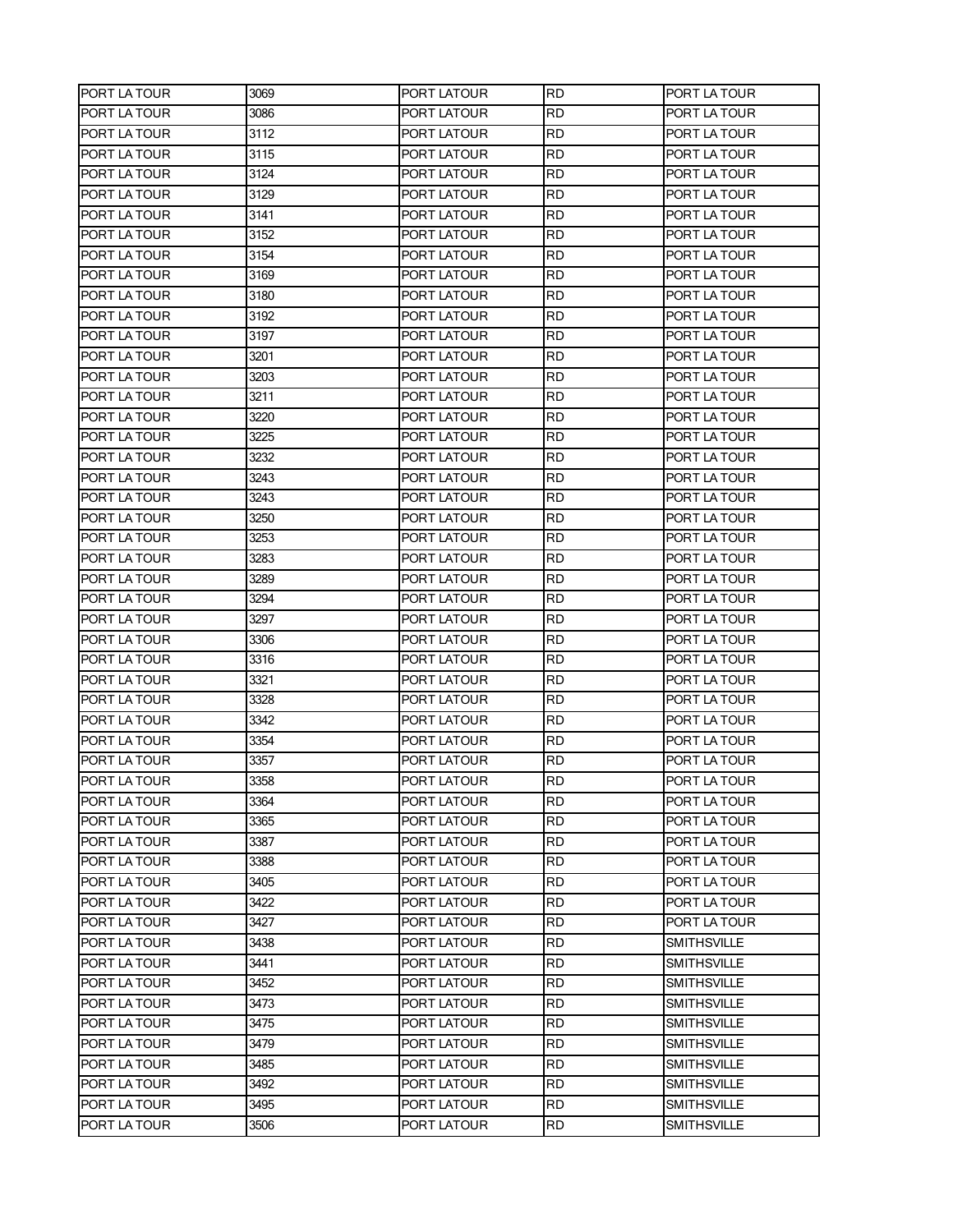| PORT LA TOUR        | 3513 | PORT LATOUR        | RD        | <b>SMITHSVILLE</b> |
|---------------------|------|--------------------|-----------|--------------------|
| PORT LA TOUR        | 3524 | PORT LATOUR        | <b>RD</b> | SMITHSVILLE        |
| <b>PORT LA TOUR</b> | 3526 | PORT LATOUR        | <b>RD</b> | <b>SMITHSVILLE</b> |
| PORT LA TOUR        | 3527 | PORT LATOUR        | <b>RD</b> | <b>SMITHSVILLE</b> |
| PORT LA TOUR        | 3545 | PORT LATOUR        | <b>RD</b> | <b>SMITHSVILLE</b> |
| PORT LA TOUR        | 3548 | PORT LATOUR        | <b>RD</b> | <b>SMITHSVILLE</b> |
| PORT LA TOUR        | 3558 | PORT LATOUR        | RD        | <b>SMITHSVILLE</b> |
| PORT LA TOUR        | 3579 | PORT LATOUR        | RD        | SMITHSVILLE        |
| PORT LA TOUR        | 3597 | PORT LATOUR        | <b>RD</b> | SMITHSVILLE        |
| PORT LA TOUR        | 3600 | PORT LATOUR        | <b>RD</b> | <b>SMITHSVILLE</b> |
| PORT LA TOUR        | 3606 | PORT LATOUR        | <b>RD</b> | BACCARO            |
| PORT LA TOUR        | 3607 | <b>PORT LATOUR</b> | <b>RD</b> | <b>BACCARO</b>     |
| PORT LA TOUR        | 3609 | PORT LATOUR        | <b>RD</b> | <b>BACCARO</b>     |
| PORT LA TOUR        | 3619 | PORT LATOUR        | RD        | BACCARO            |
| PORT LA TOUR        | 3625 | PORT LATOUR        | RD        | BACCARO            |
| PORT LA TOUR        | 3637 | PORT LATOUR        | <b>RD</b> | BACCARO            |
| PORT LA TOUR        | 3651 | PORT LATOUR        | <b>RD</b> | BACCARO            |
| <b>PORT LA TOUR</b> | 3698 | PORT LATOUR        | <b>RD</b> | <b>BACCARO</b>     |
| PORT LA TOUR        | 3702 | PORT LATOUR        | RD        | <b>BACCARO</b>     |
| PORT LA TOUR        | 3705 | PORT LATOUR        | RD        | <b>BACCARO</b>     |
| PORT LA TOUR        | 3718 | PORT LATOUR        | RD        | BACCARO            |
| PORT LA TOUR        | 3719 | PORT LATOUR        | <b>RD</b> | BACCARO            |
| PORT LA TOUR        | 3728 | PORT LATOUR        | <b>RD</b> | BACCARO            |
| <b>PORT LA TOUR</b> | 3729 | <b>PORT LATOUR</b> | <b>RD</b> | <b>BACCARO</b>     |
| PORT LA TOUR        | 3735 | PORT LATOUR        | <b>RD</b> | <b>BACCARO</b>     |
| PORT LA TOUR        | 3738 | PORT LATOUR        | RD        | BACCARO            |
| PORT LA TOUR        | 3745 | PORT LATOUR        | RD        | <b>BACCARO</b>     |
| PORT LA TOUR        | 868  | PORT LATOUR        | <b>RD</b> | THOMASVILLE        |
| PORT LA TOUR        | 879  | PORT LATOUR        | <b>RD</b> | THOMASVILLE        |
| PORT LA TOUR        | 885  | PORT LATOUR        | <b>RD</b> | THOMASVILLE        |
| PORT LA TOUR        | 894  | PORT LATOUR        | <b>RD</b> | THOMASVILLE        |
| PORT LA TOUR        | 901  | PORT LATOUR        | RD        | THOMASVILLE        |
| PORT LA TOUR        | 904  | <b>PORT LATOUR</b> | <b>RD</b> | THOMASVILLE        |
| PORT LA TOUR        | 910  | PORT LATOUR        | <b>RD</b> | <b>THOMASVILLE</b> |
| PORT LA TOUR        | 919  | PORT LATOUR        | <b>RD</b> | <b>THOMASVILLE</b> |
| <b>PORT LA TOUR</b> | 922  | PORT LATOUR        | RD        | THOMASVILLE        |
| PORT LA TOUR        | 928  | PORT LATOUR        | RD        | THOMASVILLE        |
| <b>PORT LA TOUR</b> | 933  | PORT LATOUR        | <b>RD</b> | THOMASVILLE        |
| PORT LA TOUR        | 934  | PORT LATOUR        | <b>RD</b> | THOMASVILLE        |
| PORT LA TOUR        | 949  | PORT LATOUR        | <b>RD</b> | THOMASVILLE        |
| PORT LA TOUR        | 952  | PORT LATOUR        | <b>RD</b> | THOMASVILLE        |
| PORT LA TOUR        | 959  | PORT LATOUR        | <b>RD</b> | <b>THOMASVILLE</b> |
| PORT LA TOUR        |      |                    |           |                    |
| PORT LA TOUR        | 967  | PORT LATOUR        | RD        | THOMASVILLE        |
|                     | 969  | PORT LATOUR        | <b>RD</b> | THOMASVILLE        |
| PORT LA TOUR        | 988  | PORT LATOUR        | RD        | THOMASVILLE        |
| PORT LA TOUR        | 996  | PORT LATOUR        | <b>RD</b> | THOMASVILLE        |
| PORT LA TOUR        | 1026 | PORT LATOUR        | <b>RD</b> | THOMASVILLE        |
| PORT LA TOUR        | 1042 | PORT LATOUR        | <b>RD</b> | <b>THOMASVILLE</b> |
| PORT LA TOUR        | 1185 | PORT LATOUR        | RD        | CAPE NEGRO         |
| PORT LA TOUR        | 1187 | PORT LATOUR        | RD        | CAPE NEGRO         |
| PORT LA TOUR        | 1205 | PORT LATOUR        | RD        | CAPE NEGRO         |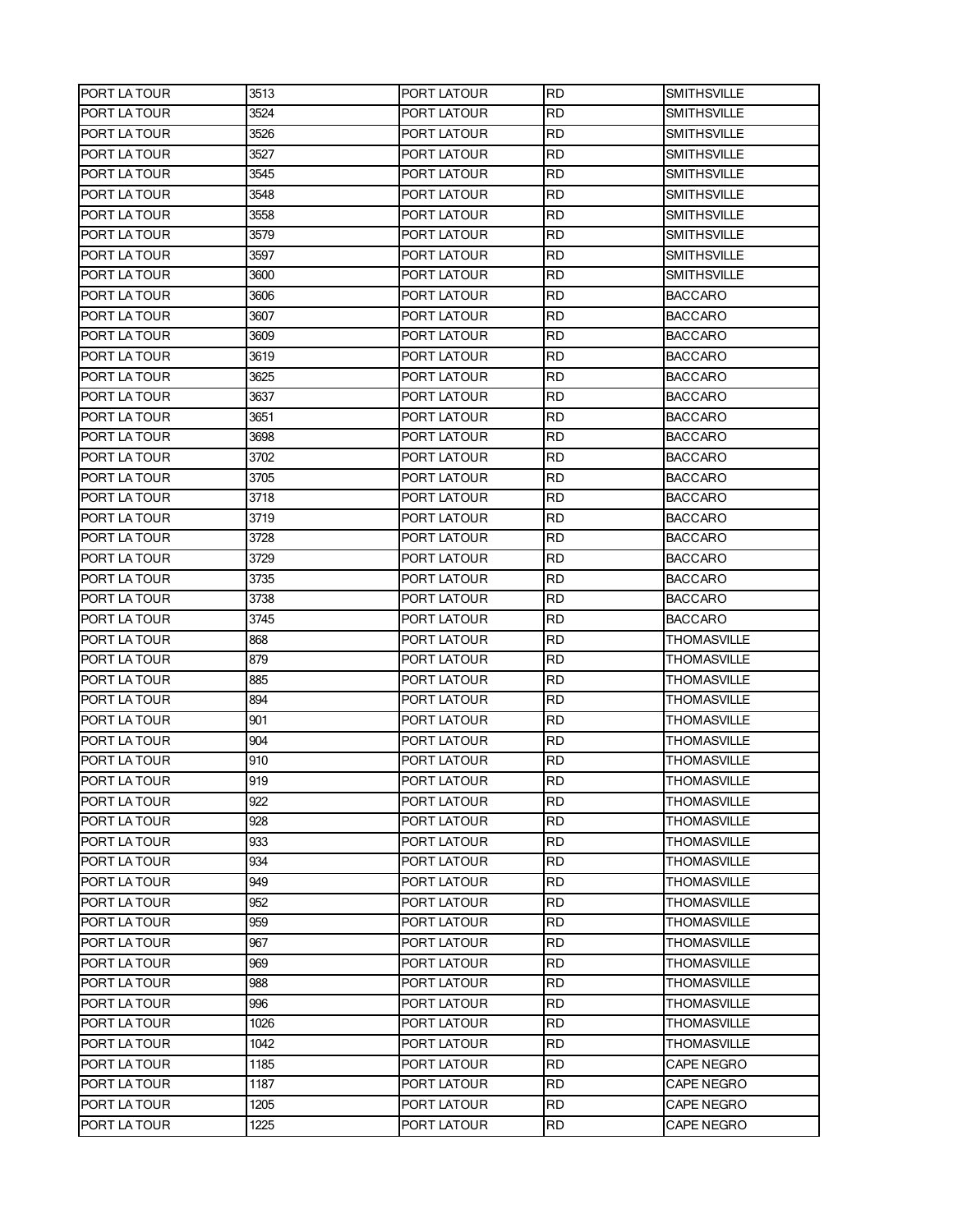| PORT LA TOUR        | 1277 | PORT LATOUR | RD        | CAPE NEGRO               |
|---------------------|------|-------------|-----------|--------------------------|
| PORT LA TOUR        | 1286 | PORT LATOUR | RD        | <b>CAPE NEGRO</b>        |
| PORT LA TOUR        | 1293 | PORT LATOUR | RD        | CAPE NEGRO               |
| <b>PORT LA TOUR</b> | 1301 | PORT LATOUR | <b>RD</b> | <b>CAPE NEGRO</b>        |
| <b>PORT LA TOUR</b> | 1329 | PORT LATOUR | <b>RD</b> | <b>CAPE NEGRO</b>        |
| <b>PORT LA TOUR</b> | 1400 | PORT LATOUR | RD        | <b>REYNOLDSCROFT</b>     |
| PORT LA TOUR        | 1421 | PORT LATOUR | RD        | <b>REYNOLDSCROFT</b>     |
| PORT LA TOUR        | 1661 | PORT LATOUR | RD        | <b>REYNOLDSCROFT</b>     |
| PORT LA TOUR        | 1663 | PORT LATOUR | RD        | REYNOLDSCROFT            |
| PORT LA TOUR        | 1720 | PORT LATOUR | <b>RD</b> | <b>REYNOLDSCROFT</b>     |
| PORT LA TOUR        | 1733 | PORT LATOUR | RD        | <b>REYNOLDSCROFT</b>     |
| PORT LA TOUR        | 1765 | PORT LATOUR | RD        | <b>REYNOLDSCROFT</b>     |
| PORT LA TOUR        | 1771 | PORT LATOUR | RD        | <b>REYNOLDSCROFT</b>     |
| PORT LA TOUR        | 1771 | PORT LATOUR | RD        | <b>REYNOLDSCROFT</b>     |
| PORT LA TOUR        | 1803 | PORT LATOUR | RD        | REYNOLDSCROFT            |
| PORT LA TOUR        | 1814 | PORT LATOUR | <b>RD</b> | <b>REYNOLDSCROFT</b>     |
| PORT LA TOUR        | 1831 | PORT LATOUR | RD        | <b>REYNOLDSCROFT</b>     |
| PORT LA TOUR        | 1834 | PORT LATOUR | RD        | REYNOLDSCROFT            |
| <b>PORT LA TOUR</b> | 1884 | PORT LATOUR | RD        | REYNOLDSCROFT            |
| <b>PORT LA TOUR</b> | 1952 | PORT LATOUR | RD        | <b>REYNOLDSCROFT</b>     |
| PORT LA TOUR        | 1953 | PORT LATOUR | RD        | REYNOLDSCROFT            |
| <b>PORT LA TOUR</b> | 1981 | PORT LATOUR | <b>RD</b> | UPPER PORT LATOUR        |
| <b>PORT LA TOUR</b> | 1984 | PORT LATOUR | RD        | UPPER PORT LATOUR        |
| <b>PORT LA TOUR</b> | 1998 | PORT LATOUR | RD        | UPPER PORT LATOUR        |
| <b>PORT LA TOUR</b> | 2005 | PORT LATOUR | RD        | UPPER PORT LATOUR        |
| <b>PORT LA TOUR</b> | 2017 | PORT LATOUR | RD        | UPPER PORT LATOUR        |
| PORT LA TOUR        | 2041 | PORT LATOUR | RD        | UPPER PORT LATOUR        |
| PORT LA TOUR        | 2052 | PORT LATOUR | <b>RD</b> | UPPER PORT LATOUR        |
| <b>PORT LA TOUR</b> | 2063 | PORT LATOUR | RD        | UPPER PORT LATOUR        |
| PORT LA TOUR        | 2068 | PORT LATOUR | RD        | UPPER PORT LATOUR        |
| <b>PORT LA TOUR</b> | 2078 | PORT LATOUR | RD        | UPPER PORT LATOUR        |
| PORT LA TOUR        | 2093 | PORT LATOUR | RD        | UPPER PORT LATOUR        |
| PORT LA TOUR        | 2104 | PORT LATOUR | RD        | UPPER PORT LATOUR        |
| PORT LA TOUR        | 2105 | PORT LATOUR | <b>RD</b> | <b>UPPER PORT LATOUR</b> |
| PORT LA TOUR        | 2117 | PORT LATOUR | <b>RD</b> | UPPER PORT LATOUR        |
| <b>PORT LA TOUR</b> | 2125 | PORT LATOUR | RD        | UPPER PORT LATOUR        |
| PORT LA TOUR        | 2140 | PORT LATOUR | RD        | UPPER PORT LATOUR        |
| PORT LA TOUR        | 2155 | PORT LATOUR | RD        | UPPER PORT LATOUR        |
| PORT LA TOUR        | 2158 | PORT LATOUR | RD        | UPPER PORT LATOUR        |
| PORT LA TOUR        | 2171 | PORT LATOUR | RD        | UPPER PORT LATOUR        |
| <b>PORT LA TOUR</b> | 2186 | PORT LATOUR | RD        | UPPER PORT LATOUR        |
| <b>PORT LA TOUR</b> | 2187 | PORT LATOUR | RD        | UPPER PORT LATOUR        |
| <b>PORT LA TOUR</b> | 2188 | PORT LATOUR | RD        | UPPER PORT LATOUR        |
| PORT LA TOUR        | 2211 | PORT LATOUR | RD        | UPPER PORT LATOUR        |
| PORT LA TOUR        | 2212 | PORT LATOUR | RD        | UPPER PORT LATOUR        |
| PORT LA TOUR        | 2215 | PORT LATOUR | <b>RD</b> | UPPER PORT LATOUR        |
| PORT LA TOUR        | 2220 | PORT LATOUR | RD        | UPPER PORT LATOUR        |
| PORT LA TOUR        | 2225 | PORT LATOUR | RD        | UPPER PORT LATOUR        |
| PORT LA TOUR        | 2229 | PORT LATOUR | RD        | UPPER PORT LATOUR        |
| <b>PORT LA TOUR</b> | 2230 | PORT LATOUR | RD        | UPPER PORT LATOUR        |
| PORT LA TOUR        | 2245 | PORT LATOUR | RD        | UPPER PORT LATOUR        |
| PORT LA TOUR        | 2247 | PORT LATOUR | <b>RD</b> | UPPER PORT LATOUR        |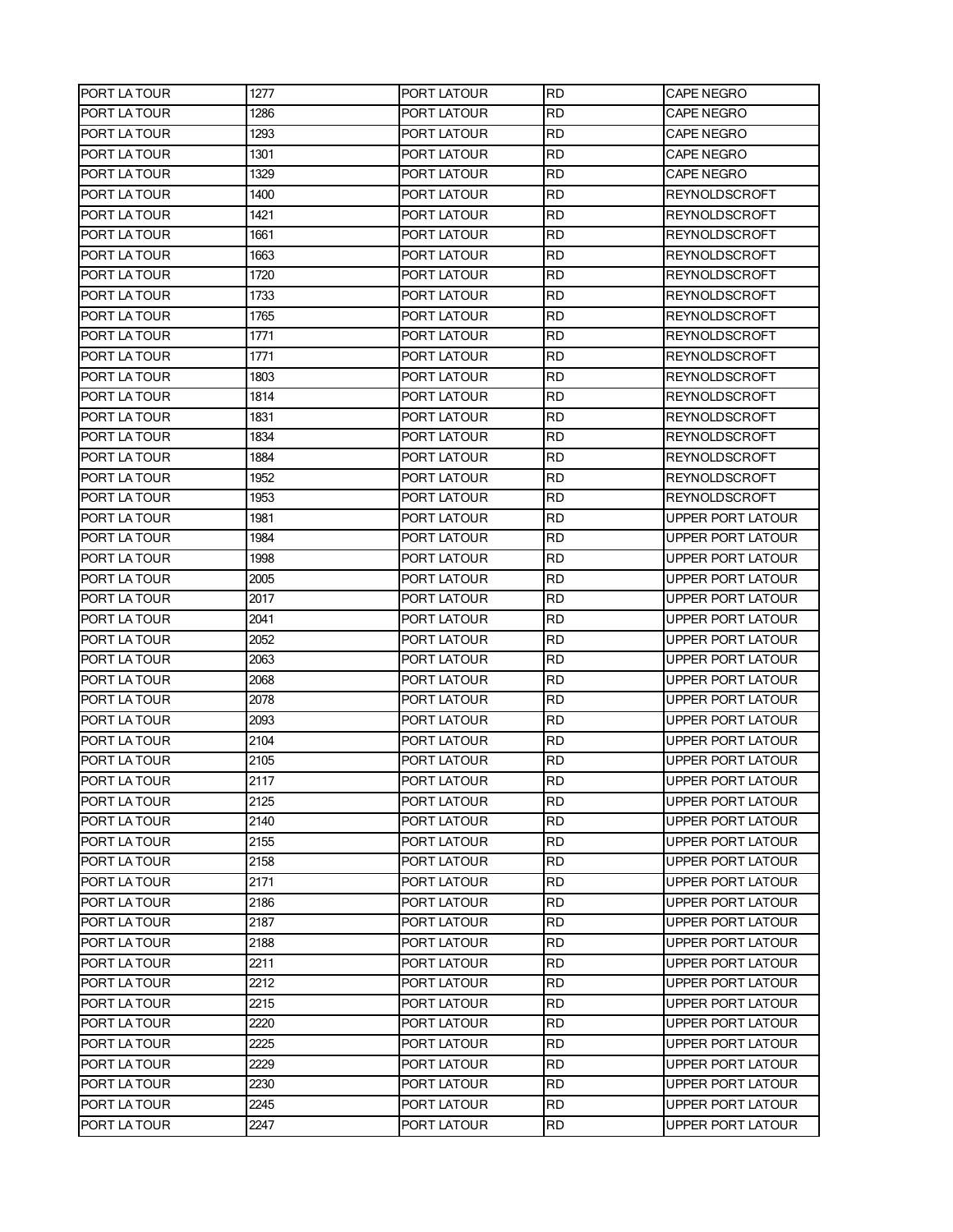| PORT LA TOUR        | 2261 | PORT LATOUR       | RD        | UPPER PORT LATOUR        |
|---------------------|------|-------------------|-----------|--------------------------|
| <b>PORT LA TOUR</b> | 2262 | PORT LATOUR       | RD        | <b>UPPER PORT LATOUR</b> |
| <b>PORT LA TOUR</b> | 2273 | PORT LATOUR       | RD        | <b>UPPER PORT LATOUR</b> |
| <b>PORT LA TOUR</b> | 2274 | PORT LATOUR       | RD        | UPPER PORT LATOUR        |
| <b>PORT LA TOUR</b> | 2287 | PORT LATOUR       | RD        | UPPER PORT LATOUR        |
| <b>PORT LA TOUR</b> | 2294 | PORT LATOUR       | RD        | UPPER PORT LATOUR        |
| PORT LA TOUR        | 2311 | PORT LATOUR       | RD        | UPPER PORT LATOUR        |
| PORT LA TOUR        | 2315 | PORT LATOUR       | RD        | UPPER PORT LATOUR        |
| PORT LA TOUR        | 2324 | PORT LATOUR       | RD        | UPPER PORT LATOUR        |
| PORT LA TOUR        | 2327 | PORT LATOUR       | RD        | UPPER PORT LATOUR        |
| <b>PORT LA TOUR</b> | 2364 | PORT LATOUR       | RD        | UPPER PORT LATOUR        |
| <b>PORT LA TOUR</b> | 2365 | PORT LATOUR       | RD        | UPPER PORT LATOUR        |
| <b>PORT LA TOUR</b> | 2367 | PORT LATOUR       | RD        | UPPER PORT LATOUR        |
| <b>PORT LA TOUR</b> | 2382 | PORT LATOUR       | RD        | UPPER PORT LATOUR        |
| <b>PORT LA TOUR</b> | 2401 | PORT LATOUR       | RD        | UPPER PORT LATOUR        |
| <b>PORT LA TOUR</b> | 2402 | PORT LATOUR       | RD        | <b>UPPER PORT LATOUR</b> |
| <b>PORT LA TOUR</b> | 2460 | PORT LATOUR       | RD        | <b>UPPER PORT LATOUR</b> |
| PORT LA TOUR        | 2465 | PORT LATOUR       | RD        | UPPER PORT LATOUR        |
| PORT LA TOUR        | 2488 | PORT LATOUR       | RD        | UPPER PORT LATOUR        |
| <b>PORT LA TOUR</b> | 2507 | PORT LATOUR       | RD        | UPPER PORT LATOUR        |
| <b>PORT LA TOUR</b> | 2508 | PORT LATOUR       | RD        | UPPER PORT LATOUR        |
| PORT LA TOUR        | 2517 | PORT LATOUR       | RD        | UPPER PORT LATOUR        |
| <b>PORT LA TOUR</b> | 2527 | PORT LATOUR       | RD        | UPPER PORT LATOUR        |
| <b>PORT LA TOUR</b> | 2528 | PORT LATOUR       | RD        | UPPER PORT LATOUR        |
| PORT LA TOUR        | 2532 | PORT LATOUR       | RD        | UPPER PORT LATOUR        |
| PORT LA TOUR        | 2535 | PORT LATOUR       | RD        | UPPER PORT LATOUR        |
| PORT LA TOUR        | 2551 | PORT LATOUR       | RD        | UPPER PORT LATOUR        |
| <b>PORT LA TOUR</b> | 2555 | PORT LATOUR       | RD        | UPPER PORT LATOUR        |
| <b>PORT LA TOUR</b> | 2556 | PORT LATOUR       | RD        | UPPER PORT LATOUR        |
| <b>PORT LA TOUR</b> | 2566 | PORT LATOUR       | RD        | UPPER PORT LATOUR        |
| <b>PORT LA TOUR</b> | 2571 | PORT LATOUR       | RD        | <b>UPPER PORT LATOUR</b> |
| <b>PORT LA TOUR</b> | 2581 | PORT LATOUR       | RD        | UPPER PORT LATOUR        |
| <b>PORT LA TOUR</b> | 2586 | PORT LATOUR       | RD        | UPPER PORT LATOUR        |
| PORT LA TOUR        | 2593 | PORT LATOUR       | RD        | UPPER PORT LATOUR        |
| PORT LA TOUR        | 2612 | PORT LATOUR       | <b>RD</b> | UPPER PORT LATOUR        |
| PORT LA TOUR        | 2648 | PORT LATOUR       | RD        | UPPER PORT LATOUR        |
| PORT LA TOUR        | 2715 | PORT LATOUR       | RD        | UPPER PORT LATOUR        |
| PORT LA TOUR        | 5    | SEAL POINT        | RD        | UPPER PORT LATOUR        |
| PORT LA TOUR        | 16   | SEAL POINT        | RD        | UPPER PORT LATOUR        |
| PORT LA TOUR        | 17   | SEAL POINT        | RD        | UPPER PORT LATOUR        |
| <b>PORT LA TOUR</b> | 32   | SEAL POINT        | RD        | UPPER PORT LATOUR        |
| <b>PORT LA TOUR</b> | 41   | SEAL POINT        | RD        | UPPER PORT LATOUR        |
| PORT LA TOUR        | 42   | SEAL POINT        | RD        | UPPER PORT LATOUR        |
| PORT LA TOUR        | 55   | SEAL POINT        | RD        | UPPER PORT LATOUR        |
| PORT LA TOUR        | 56   | SEAL POINT        | RD        | UPPER PORT LATOUR        |
| PORT LA TOUR        | 70   | SEAL POINT        | RD        | UPPER PORT LATOUR        |
| PORT LA TOUR        | 75   | SEAL POINT        | RD        | UPPER PORT LATOUR        |
| PORT LA TOUR        | 83   | SEAL POINT        | RD        | UPPER PORT LATOUR        |
| PORT LA TOUR        | 86   | SEAL POINT        | RD        | UPPER PORT LATOUR        |
| PORT LA TOUR        | 96   | SEAL POINT        | RD        | UPPER PORT LATOUR        |
| PORT LA TOUR        | 97   | SEAL POINT        | RD        | UPPER PORT LATOUR        |
| PORT LA TOUR        | 104  | <b>SEAL POINT</b> | RD        | UPPER PORT LATOUR        |